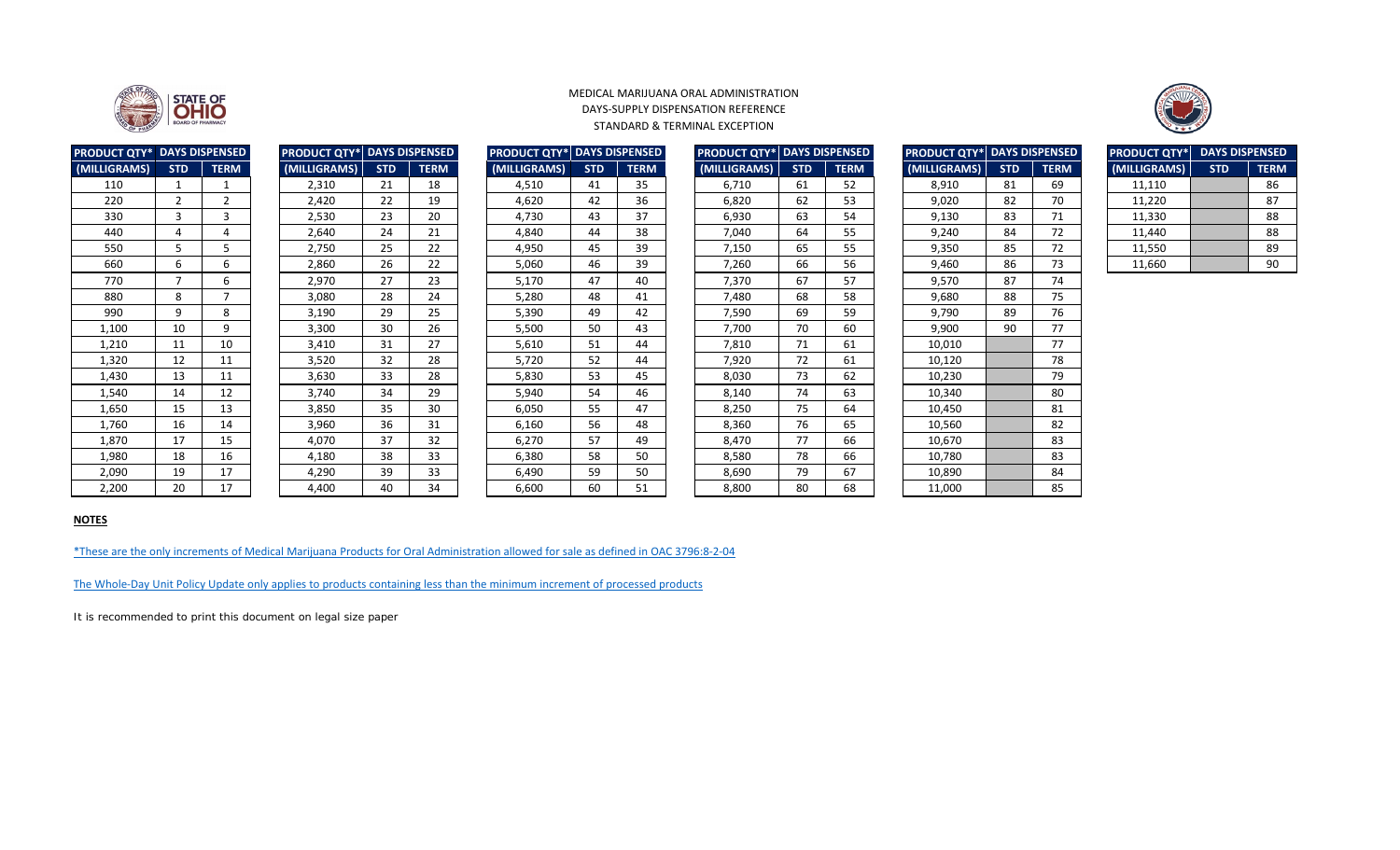| <b>PRODUCT QTY* DAYS DISPENSED</b> |                          |             | <b>PRODUCT QTY*</b> |            | <b>DAYS DISPENSED</b> | <b>DAYS DISPENSED</b><br><b>PRODUCT QTY*</b> |            |             | <b>PRODUCT QTY*   DAYS DISPENSED</b> |            |             |  | <b>PRODUCT QTY* DAYS DISPENSED</b> |            |             | <b>PRODUCT QTY*   DAYS DISPENSE</b> |            |             |
|------------------------------------|--------------------------|-------------|---------------------|------------|-----------------------|----------------------------------------------|------------|-------------|--------------------------------------|------------|-------------|--|------------------------------------|------------|-------------|-------------------------------------|------------|-------------|
| (MILLIGRAMS)                       | <b>STD</b>               | <b>TERM</b> | (MILLIGRAMS)        | <b>STD</b> | <b>TERM</b>           | (MILLIGRAMS)                                 | <b>STD</b> | <b>TERM</b> | (MILLIGRAMS)                         | <b>STD</b> | <b>TERM</b> |  | (MILLIGRAMS)                       | <b>STD</b> | <b>TERM</b> | (MILLIGRAMS)                        | <b>STD</b> | <b>TERM</b> |
| 295                                |                          |             | 6,195               | 21         | 17                    | 12,095                                       | 41         | 33          | 17,995                               | 61         | 49          |  | 23,895                             | 81         | 65          | 29,795                              |            | 81          |
| 590                                | $\overline{2}$           |             | 6,490               | 22         | 18                    | 12,390                                       | 42         | 34          | 18,290                               | 62         | 50          |  | 24,190                             | 82         | 66          | 30,090                              |            | 82          |
| 885                                |                          |             | 6,785               | 23         | 19                    | 12,685                                       | 43         | 35          | 18,585                               | 63         | 51          |  | 24,485                             | 83         | 67          | 30,385                              |            | 83          |
| 1180                               | 4                        |             | 7,080               | 24         | 20                    | 12,980                                       | 44         | 36          | 18,880                               | 64         | 52          |  | 24,780                             | 84         | 67          | 30,680                              |            | 83          |
| 1475                               |                          |             | 7,375               | 25         | 20                    | 13,275                                       | 45         | 36          | 19,175                               | 65         | 52          |  | 25,075                             | 85         | 68          | 30,975                              |            | 84          |
| 1770                               | 6                        |             | 7,670               | 26         | 21                    | 13,570                                       | 46         | 37          | 19,470                               | 66         | 53          |  | 25,370                             | 86         | 69          | 31,270                              |            | 85          |
| 2065                               | $\overline{\phantom{a}}$ | 6           | 7,965               | 27         | 22                    | 13,865                                       | 47         | 38          | 19,765                               | 67         | 54          |  | 25,665                             | 87         | 70          | 31,565                              |            | 86          |
| 2360                               | 8                        |             | 8,260               | 28         | 23                    | 14,160                                       | 48         | 39          | 20,060                               | 68         | 55          |  | 25,960                             | 88         | 71          | 31,860                              |            | 87          |
| 2655                               | 9                        | 8           | 8,555               | 29         | 24                    | 14,455                                       | 49         | 40          | 20,355                               | 69         | 56          |  | 26,255                             | 89         | 71          | 32,155                              |            | 87          |
| 2,950                              | 10                       | 8           | 8,850               | 30         | 24                    | 14,750                                       | 50         | 40          | 20,650                               | 70         | 56          |  | 26,550                             | 90         | 72          | 32,450                              |            | 88          |
| 3,245                              | 11                       | q           | 9,145               | 31         | 25                    | 15,045                                       | 51         | 41          | 20,945                               | 71         | 57          |  | 26,845                             |            | 73          | 32,745                              |            | 89          |
| 3,540                              | 12                       | 10          | 9,440               | 32         | 26                    | 15,340                                       | 52         | 42          | 21,240                               | 72         | 58          |  | 27,140                             |            | 74          | 33,040                              |            | 90          |
| 3,835                              | 13                       | 11          | 9,735               | 33         | 27                    | 15,635                                       | 53         | 43          | 21,535                               | 73         | 59          |  | 27,435                             |            | 75          |                                     |            |             |
| 4,130                              | 14                       | 12          | 10,030              | 34         | 28                    | 15,930                                       | 54         | 44          | 21,830                               | 74         | 59          |  | 27,730                             |            | 75          |                                     |            |             |
| 4,425                              | 15                       | 12          | 10,325              | 35         | 28                    | 16,225                                       | 55         | 44          | 22,125                               | 75         | 60          |  | 28,025                             |            | 76          |                                     |            |             |
| 4,720                              | 16                       | 13          | 10,620              | 36         | 29                    | 16,520                                       | 56         | 45          | 22,420                               | 76         | 61          |  | 28,320                             |            | 77          |                                     |            |             |
| 5,015                              | 17                       | 14          | 10,915              | 37         | 30                    | 16,815                                       | 57         | 46          | 22,715                               | 77         | 62          |  | 28,615                             |            | 78          |                                     |            |             |
| 5,310                              | 18                       | 15          | 11,210              | 38         | 31                    | 17,110                                       | 58         | 47          | 23,010                               | 78         | 63          |  | 28,910                             |            | 79          |                                     |            |             |
| 5,605                              | 19                       | 16          | 11,505              | 39         | 32                    | 17,405                                       | 59         | 48          | 23,305                               | 79         | 63          |  | 29,205                             |            | 79          |                                     |            |             |
| 5,900                              | 20                       | 16          | 11,800              | 40         | 32                    | 17,700                                       | 60         | 48          | 23,600                               | 80         | 64          |  | 29,500                             |            | 80          |                                     |            |             |

| <b>PRODUCT QTY*</b> | <b>DAYS DISPENSED</b> |             |  |  |  |  |  |
|---------------------|-----------------------|-------------|--|--|--|--|--|
| (MILLIGRAMS)        | <b>STD</b>            | <b>TERM</b> |  |  |  |  |  |
| 6,195               | 21                    | 17          |  |  |  |  |  |
| 6,490               | 22                    | 18          |  |  |  |  |  |
| 6,785               | 23                    | 19          |  |  |  |  |  |
| 7,080               | 24                    | 20          |  |  |  |  |  |
| 7,375               | 25                    | 20          |  |  |  |  |  |
| 7,670               | 26                    | 21          |  |  |  |  |  |
| 7,965               | 27                    | 22          |  |  |  |  |  |
| 8,260               | 28                    | 23          |  |  |  |  |  |
| 8,555               | 29                    | 24          |  |  |  |  |  |
| 8,850               | 30                    | 24          |  |  |  |  |  |
| 9,145               | 31                    | 25          |  |  |  |  |  |
| 9,440               | 32                    | 26          |  |  |  |  |  |
| 9,735               | 33                    | 27          |  |  |  |  |  |
| 10,030              | 34                    | 28          |  |  |  |  |  |
| 10,325              | 35                    | 28          |  |  |  |  |  |
| 10,620              | 36                    | 29          |  |  |  |  |  |
| 10,915              | 37                    | 30          |  |  |  |  |  |
| 11,210              | 38                    | 31          |  |  |  |  |  |
| 11,505              | 39                    | 32          |  |  |  |  |  |
| 11.800              | 40                    | 32          |  |  |  |  |  |

| <b>PRODUCT QTY*</b> | <b>DAYS DISPENSED</b> |             |  |  |  |  |  |  |
|---------------------|-----------------------|-------------|--|--|--|--|--|--|
| (MILLIGRAMS)        | <b>STD</b>            | <b>TERM</b> |  |  |  |  |  |  |
| 12,095              | 41                    | 33          |  |  |  |  |  |  |
| 12,390              | 42                    | 34          |  |  |  |  |  |  |
| 12,685              | 43                    | 35          |  |  |  |  |  |  |
| 12,980              | 44                    | 36          |  |  |  |  |  |  |
| 13,275              | 45                    | 36          |  |  |  |  |  |  |
| 13,570              | 46                    | 37          |  |  |  |  |  |  |
| 13,865              | 47                    | 38          |  |  |  |  |  |  |
| 14,160              | 48                    | 39          |  |  |  |  |  |  |
| 14,455              | 49                    | 40          |  |  |  |  |  |  |
| 14,750              | 50                    | 40          |  |  |  |  |  |  |
| 15,045              | 51                    | 41          |  |  |  |  |  |  |
| 15,340              | 52                    | 42          |  |  |  |  |  |  |
| 15,635              | 53                    | 43          |  |  |  |  |  |  |
| 15,930              | 54                    | 44          |  |  |  |  |  |  |
| 16,225              | 55                    | 44          |  |  |  |  |  |  |
| 16,520              | 56                    | 45          |  |  |  |  |  |  |
| 16,815              | 57                    | 46          |  |  |  |  |  |  |
| 17,110              | 58                    | 47          |  |  |  |  |  |  |
| 17,405              | 59                    | 48          |  |  |  |  |  |  |
| 17,700              | 60                    | 48          |  |  |  |  |  |  |
|                     |                       |             |  |  |  |  |  |  |

| <b>DUCT QTY* DAYS DISPENSED</b> |              |              | <b>PRODUCT QTY*</b> |            | <b>DAYS DISPENSED</b> |              |            | <b>PRODUCT QTY*   DAYS DISPENSED</b> | <b>PRODUCT QTY*</b> | <b>DAYS DISPENSED</b> |             | <b>PRODUCT QTY* DAYS DISPENSED</b> |            |             | <b>PRODUCT QTY*</b> DAYS DISPENSED |            |             |  |
|---------------------------------|--------------|--------------|---------------------|------------|-----------------------|--------------|------------|--------------------------------------|---------------------|-----------------------|-------------|------------------------------------|------------|-------------|------------------------------------|------------|-------------|--|
| LIGRAMS)                        | <b>STD</b>   | <b>TERM</b>  | (MILLIGRAMS)        | <b>STD</b> | <b>TERM</b>           | (MILLIGRAMS) | <b>STD</b> | <b>TERM</b>                          | (MILLIGRAMS)        | <b>STD</b>            | <b>TERM</b> | (MILLIGRAMS)                       | <b>STD</b> | <b>TERM</b> | (MILLIGRAMS)                       | <b>STD</b> | <b>TERM</b> |  |
| 295                             |              |              | 6,195               | 21         | 17                    | 12,095       | 41         | 33                                   | 17,995              | 61                    | 49          | 23,895                             | 81         | 65          | 29,795                             |            | 81          |  |
| 590                             | $2^{\circ}$  |              | 6,490               | 22         | 18                    | 12,390       | 42         | 34                                   | 18,290              | 62                    | 50          | 24,190                             | 82         | 66          | 30,090                             |            | 82          |  |
| 885                             | $\mathbf{3}$ |              | 6,785               | 23         | 19                    | 12,685       | 43         | 35                                   | 18,585              | 63                    | 51          | 24,485                             | 83         | 67          | 30,385                             |            | 83          |  |
| 1180                            |              |              | 7,080               | 24         | 20                    | 12,980       | 44         | 36                                   | 18,880              | 64                    | 52          | 24,780                             | 84         | 67          | 30,680                             |            | 83          |  |
| 1475                            |              |              | 7,375               | 25         | 20                    | 13,275       | 45         | 36                                   | 19,175              | 65                    | 52          | 25,075                             | 85         | 68          | 30,975                             |            | 84          |  |
| 1770                            |              |              | 7,670               | 26         | 21                    | 13,570       | 46         | 37                                   | 19,470              | 66                    | 53          | 25,370                             | 86         | 69          | 31,270                             |            | 85          |  |
| 2065                            |              | 6            | 7,965               | 27         | 22                    | 13,865       | 47         | 38                                   | 19,765              | 67                    | 54          | 25,665                             | 87         | 70          | 31,565                             |            | 86          |  |
| 2360                            | 8            |              | 8,260               | 28         | 23                    | 14,160       | 48         | 39                                   | 20,060              | 68                    | 55          | 25,960                             | 88         | 71          | 31,860                             |            | 87          |  |
| 2655                            | 9            | 8            | 8,555               | 29         | 24                    | 14,455       | 49         | 40                                   | 20,355              | 69                    | 56          | 26,255                             | 89         | 71          | 32,155                             |            | 87          |  |
| 2,950                           | 10           | 8            | 8,850               | 30         | 24                    | 14,750       | 50         | 40                                   | 20,650              | 70                    | 56          | 26,550                             | 90         | 72          | 32,450                             |            | 88          |  |
| 3,245                           | 11           | $\mathsf{Q}$ | 9,145               | 31         | 25 <sub>1</sub>       | 15,045       | 51         | 41                                   | 20,945              | 71                    | 57          | 26,845                             |            | 73          | 32,745                             |            | 89          |  |
| 3,540                           | 12           | 10           | 9,440               | 32         | 26                    | 15,340       | 52         | 42                                   | 21,240              | 72                    | 58          | 27,140                             |            | 74          | 33,040                             |            | 90          |  |
| 3,835                           | 13           | 11           | 9,735               | 33         | 27                    | 15,635       | 53         | 43                                   | 21,535              | 73                    | 59          | 27,435                             |            | 75          |                                    |            |             |  |
| 4,130                           | 14           | 12           | 10,030              | 34         | 28                    | 15,930       | 54         | 44                                   | 21,830              | 74                    | 59          | 27,730                             |            | 75          |                                    |            |             |  |
| 4,425                           | 15           | 12           | 10,325              | 35         | 28                    | 16,225       | 55         | 44                                   | 22,125              | 75                    | 60          | 28,025                             |            | 76          |                                    |            |             |  |
| 4,720                           | 16           | 13           | 10,620              | 36         | 29                    | 16,520       | 56         | 45                                   | 22,420              | 76                    | 61          | 28,320                             |            | 77          |                                    |            |             |  |
| 5,015                           | 17           | 14           | 10,915              | 37         | 30                    | 16,815       | 57         | 46                                   | 22,715              | 77                    | 62          | 28,615                             |            | 78          |                                    |            |             |  |
| 5,310                           | 18           | 15           | 11,210              | 38         | 31                    | 17,110       | 58         | 47                                   | 23,010              | 78                    | 63          | 28,910                             |            | 79          |                                    |            |             |  |
| 5,605                           | 19           | 16           | 11,505              | 39         | 32                    | 17,405       | 59         | 48                                   | 23,305              | 79                    | 63          | 29,205                             |            | 79          |                                    |            |             |  |
| 5,900                           | 20           | 16           | 11,800              | 40         | 32                    | 17,700       | 60         | 48                                   | 23,600              | 80                    | 64          | 29,500                             |            | 80          |                                    |            |             |  |

| <b>PRODUCT QTY</b> |
|--------------------|
| (MILLIGRAMS)       |
| 23,895             |
| 24,190             |
| 24,485             |
| 24,780             |
| 25,075             |
| 25,370             |
| 25,665             |
| 25,960             |
| 26,255             |
| 26,550             |
| 26,845             |
| 27,140             |
| 27,435             |
| 27,730             |
| 28,025             |
| 28,320             |
| 28,615             |
| 28,910             |
| 29,205             |
| 29,500             |
|                    |

[The Whole-Day Unit Policy Update only applies to products containing less than the minimum increment of processed products](https://www.medicalmarijuana.ohio.gov/Documents/LicenseeResources/Processor%20Licensee%20Resources/Product%20ID%20Assignment/Whole-Day%20Unit%20Policy%20Update.pdf)

It is recommneded to print this document on legal size paper



|            | <b>DAYS DISPENSED</b> |
|------------|-----------------------|
| <b>STD</b> | <b>TERM</b>           |
| 81         | 65                    |
| 82         | 66                    |
| 83         | 67                    |
| 84         | 67                    |
| 85         | 68                    |
| 86         | 69                    |
| 87         | 70                    |
| 88         | 71                    |
| 89         | 71                    |
| 90         | 72                    |
|            | 73                    |
|            | 74                    |
|            | 75                    |
|            | 75                    |
|            | 76                    |
|            | 77                    |
|            | 78                    |
|            | 79                    |
|            | 79                    |
|            | 80                    |

| <b>PRODUCT QTY*</b> | <b>DAYS DISPENSED</b> |             |  |  |  |  |
|---------------------|-----------------------|-------------|--|--|--|--|
| (MILLIGRAMS)        | <b>STD</b>            | <b>TERM</b> |  |  |  |  |
| 29,795              |                       | 81          |  |  |  |  |
| 30,090              |                       | 82          |  |  |  |  |
| 30,385              |                       | 83          |  |  |  |  |
| 30,680              |                       | 83          |  |  |  |  |
| 30,975              |                       | 84          |  |  |  |  |
| 31,270              |                       | 85          |  |  |  |  |
| 31,565              |                       | 86          |  |  |  |  |
| 31,860              |                       | 87          |  |  |  |  |
| 32,155              |                       | 87          |  |  |  |  |
| 32,450              |                       | 88          |  |  |  |  |
| 32,745              |                       | 89          |  |  |  |  |
| 33,040              |                       | 90          |  |  |  |  |

# **NOTES**

[\\* These are the o](http://codes.ohio.gov/oac/3796:8-2-04v1)nly increments of Medical Marijuana Products for Topical Administration allowed for sale as defined in OAC 3796:8-2-04



#### MEDICAL MARIJUANA FOR TOPICAL ADMINISTRATION DAYS-SUPPLY DISPENSATION REFERENCE STANDARD & TERMINAL EXCEPTION